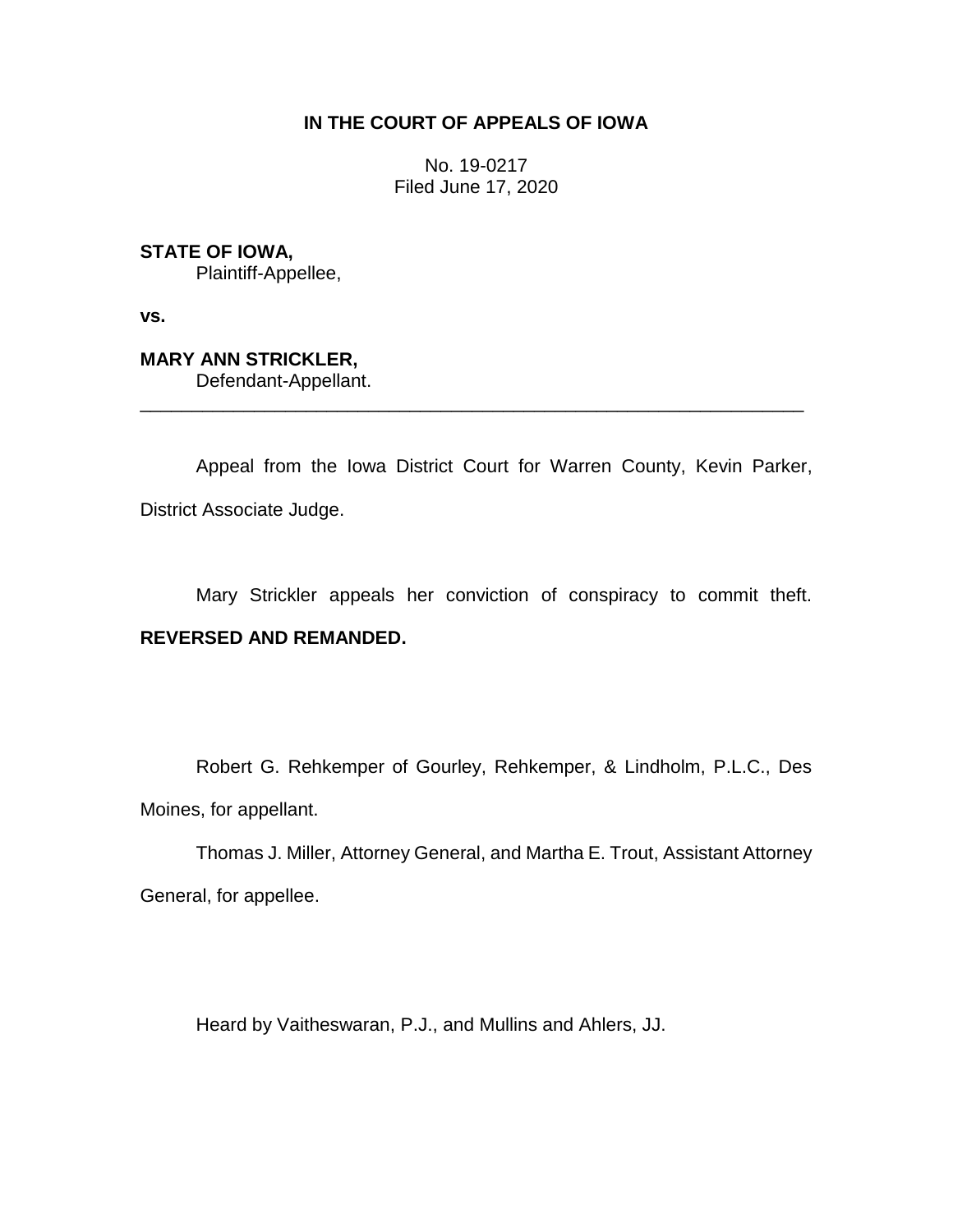#### **MULLINS, Judge.**

Mary Strickler appeals her conviction of conspiracy to commit theft. She argues (1) insufficient evidence was presented in support of her conviction and the district court erred in denying her motion for judgment of acquittal; (2) the trial court erred in denying motions to dismiss; (3) the district court issued an errant jury instruction; (4) inadmissible hearsay evidence was admitted; and (5) the inadmissible hearsay evidence was also in violation of Strickler's constitutional rights under both the United States and Iowa Constitutions.

#### **I. Background Facts and Proceedings**

Strickler was hired as an elementary teacher by Main Street Montessori and Middle School (Main Street) in 2014. Main Street was a private school founded by Tanya Apana and governed by a board of directors (board). During her time as a teacher at Main Street, Strickler supplied her classroom with materials and supplies in addition to those provided by the school. Strickler purchased supplies with both personal and school funds. At times, Strickler had supplies purchased with school funds shipped to her home. She and her husband would assemble and preview materials to ensure familiarity with them prior to use in the classroom. Some supplies were obtained by other teachers for use at Main Street. Thus, Strickler's classroom contained both her privately-owned and school-owned items.

Prior to the winter of 2017, multiple visions for Main Street's expansion emerged. A group called "movers" hoped to move the school to a larger structure in the Des Moines area to attract more students and use the Montessori teaching method. The other group, "non-movers," hoped to maintain the Main Street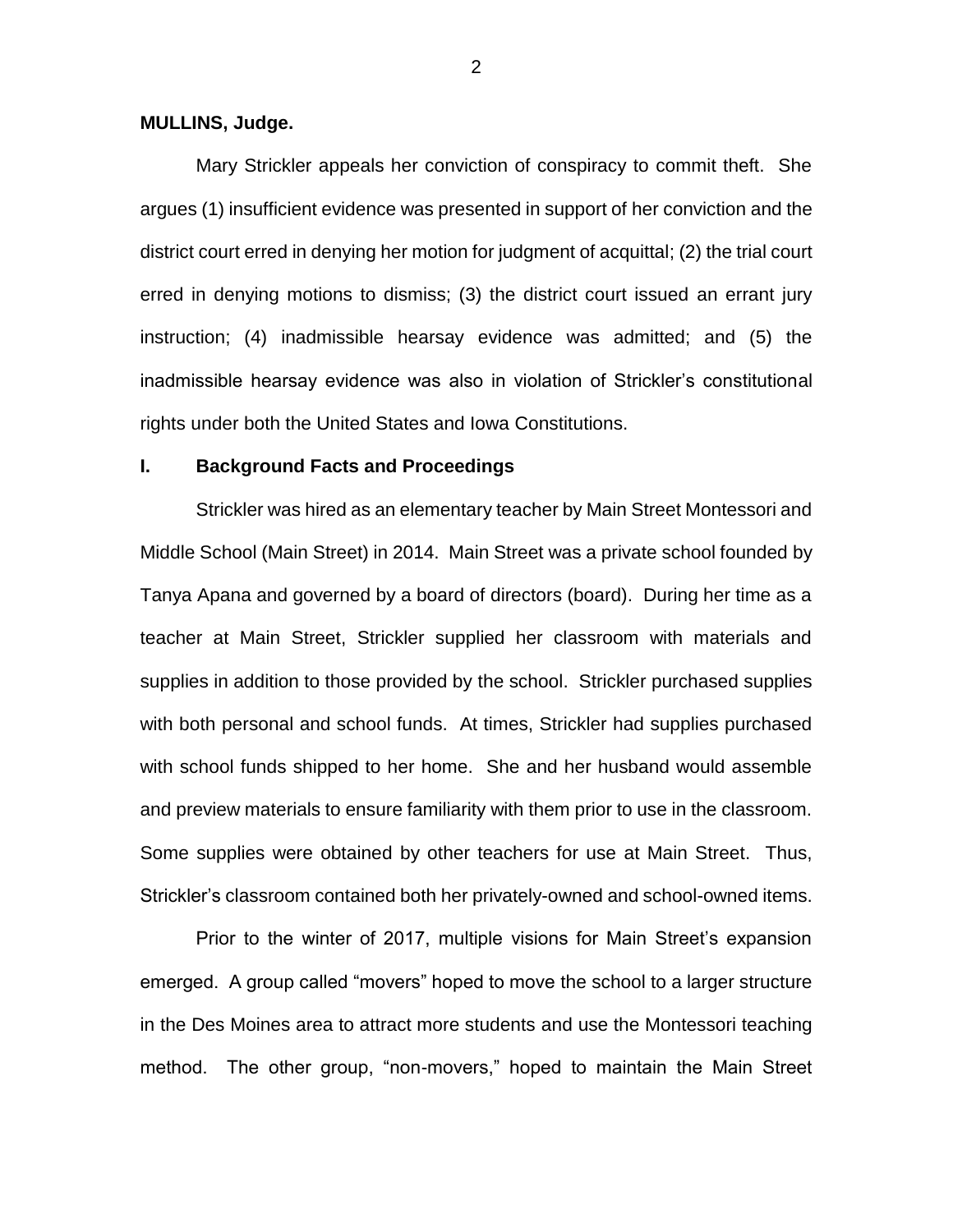location and ultimately opined the two groups should split. Strickler aligned with the movers and Apana with the non-movers.

As expansion discussions progressed, they became strained. The movers found a location and began to develop a new Montessori school in the spring of 2018. They also sent an email to families of Main Street students to advertise the new school's existence. Apana was alerted and took action. Strickler's employment was terminated on March 23, 2018, effective immediately.<sup>1</sup> Other Main Street employees resigned and engaged in the new school's development. Through text messages, Strickler and other employees discussed removing their personal property from Main Street. During the discussion, Strickler told the others to "bring receipts" or communicate with the board about removing personal property.

On March 22, Apana contacted police after an employee removed a printer from Main Street. She also reported that other items were missing from the school and accused Strickler and others that were members of the movers group. Apana told police she would handle the issue through her attorney and would involve police only if attorney fees were too expensive. In May, Apana sought police intervention. She alleged more property was missing and that Stickler and another person used school funds to purchase personal items. Apana listed items worth \$870.35 that had been taken from Main Street on a preliminary search. The final report totaled \$2095.00. Strickler was arrested and charged with theft in the

 $\overline{a}$ 

<sup>&</sup>lt;sup>1</sup> Strickler petitioned for, and was awarded, unemployment benefits following her termination.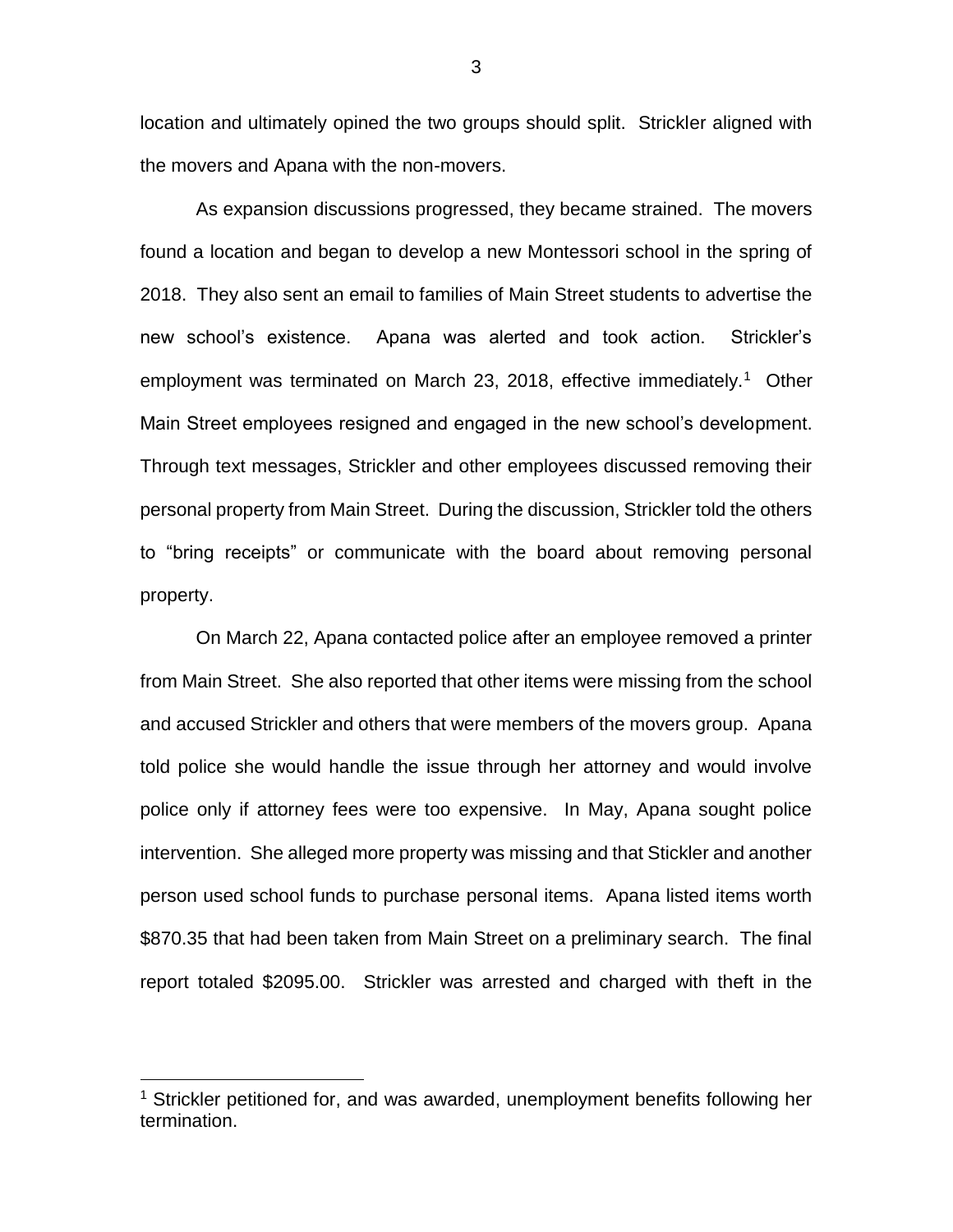second degree. In November, Strickler was also charged with one count of conspiracy to commit theft.

Through the course of proceedings, an Assistant Warren County Attorney had other Main Street employees and former employees served with subpoenas for a "hearing." Strickler moved for permission to appear and cross-examine each witness. The motion and a subsequent motion to quash the subpoenas were set for hearing after the date the "hearings" were to take place. Each person appeared and provided a sworn statement to police in Strickler's absence. Strickler's motions, including multiple motions to dismiss, were denied. Trial was held in December 2018. A jury found Strickler guilty of conspiracy to commit theft and not guilty of second-degree theft. Strickler appealed following the imposition of sentence.

#### **II. Standard of Review**

"Sufficiency of the evidence claims are reviewed for a correction of errors at law." *State v. Sanford*, 814 N.W.2d 611, 615 (Iowa 2012). Courts consider all evidence presented, inclupatory and exculpatory, and inferences drawn therefrom in the light most favorable to the State. *Id.* The verdict will stand if supported by substantial evidence. *Id.* "Evidence is considered substantial if, when viewed in the light most favorable to the State, it can convince a rational jury that the defendant is guilty beyond a reasonable doubt." *Id.* "The State has the burden to prove every fact necessary to constitute the crime with which the defendant is charged, and the evidence presented must raise a fair inference of guilt and do more than create speculation, suspicion, or conjecture." *State v. Fintel*, 689 N.W.2d 95, 100 (Iowa 2004).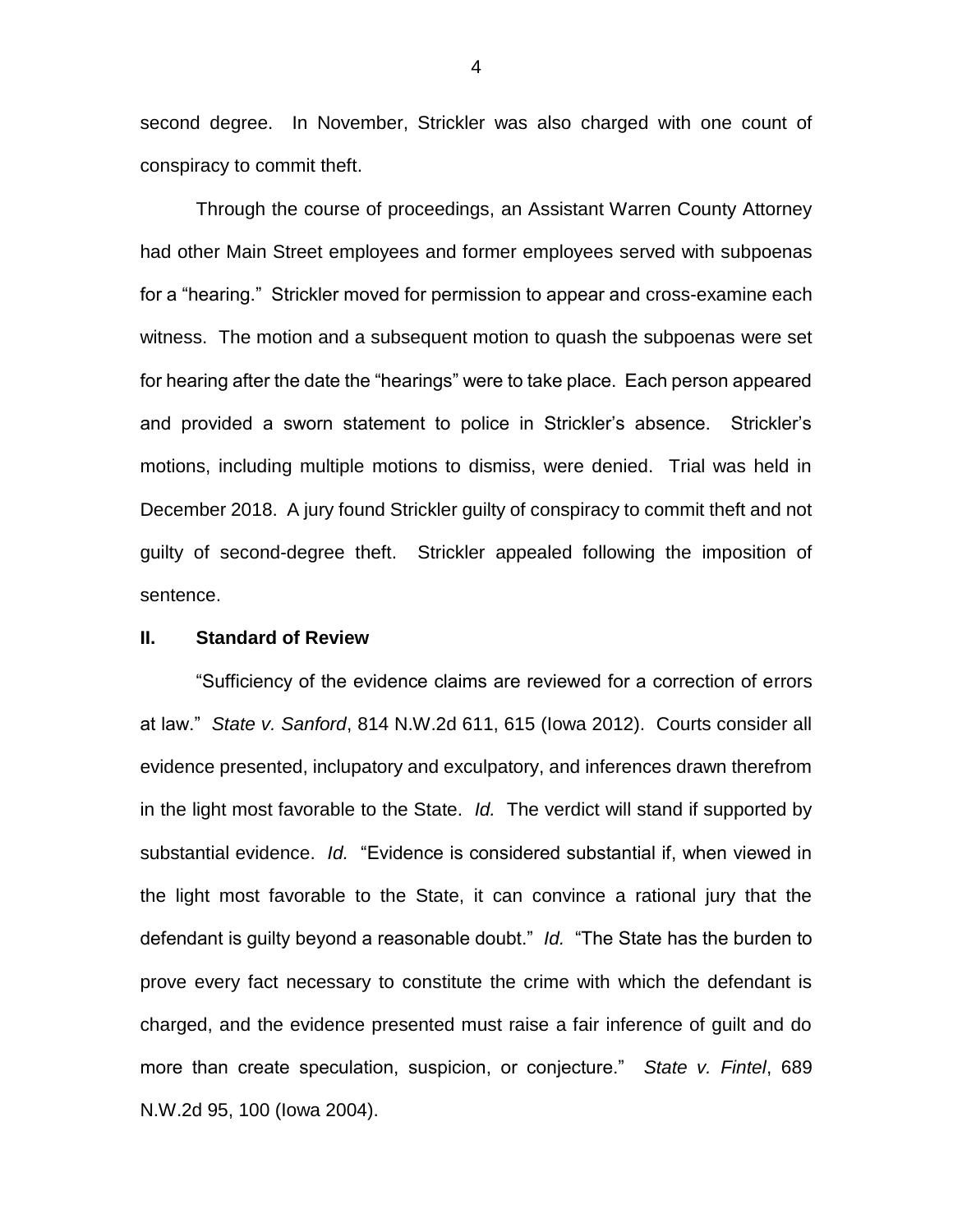### **III. Analysis**

Strickler argues the State did nothing more than present evidence creating speculation, suspicion, or conjecture. She asserts that the record contains no evidence of an agreement between her and any other person to take property that rightfully belonged to Main Street. Strickler alleges the real issue is that the mover group created a competing school and argues ownership of the property contained therein could not be conclusively proved. Strickler also asserts there was no testimony from any witness that Strickler removed materials from Main Street that did not belong to her. The State argues the facts that the movers created a new school and Montessori materials ended up there gives rise to a reasonable inference that the movers conspired to remove the supplies from Main Street. The State alleges the communications between Strickler and her colleague asking that the Montessori materials be set aside and removed to the new school reveal her intent to deprive Main Street of property, and that Strickler improperly asked a colleague to purchase supplies for the new school using Main Street funds.

The Iowa Code section defining conspiracy states, in relevant part:

1. A person commits conspiracy with another if, with the intent to promote or facilitate the commission of a crime which is an aggravated misdemeanor or felony, the person does either of the following:

a. Agrees with another that they or one or more of them will engage in conduct constituting the crime or an attempt or solicitation to commit the crime.

b. Agrees to aid another in the planning or commission of the crime or of an attempt or solicitation to commit the crime.

2. It is not necessary for the conspirator to know the identity of each and every conspirator.

3. A person shall not be convicted of conspiracy unless it is alleged and proven that at least one conspirator committed an overt act evidencing a design to accomplish the purpose of the conspiracy by criminal means.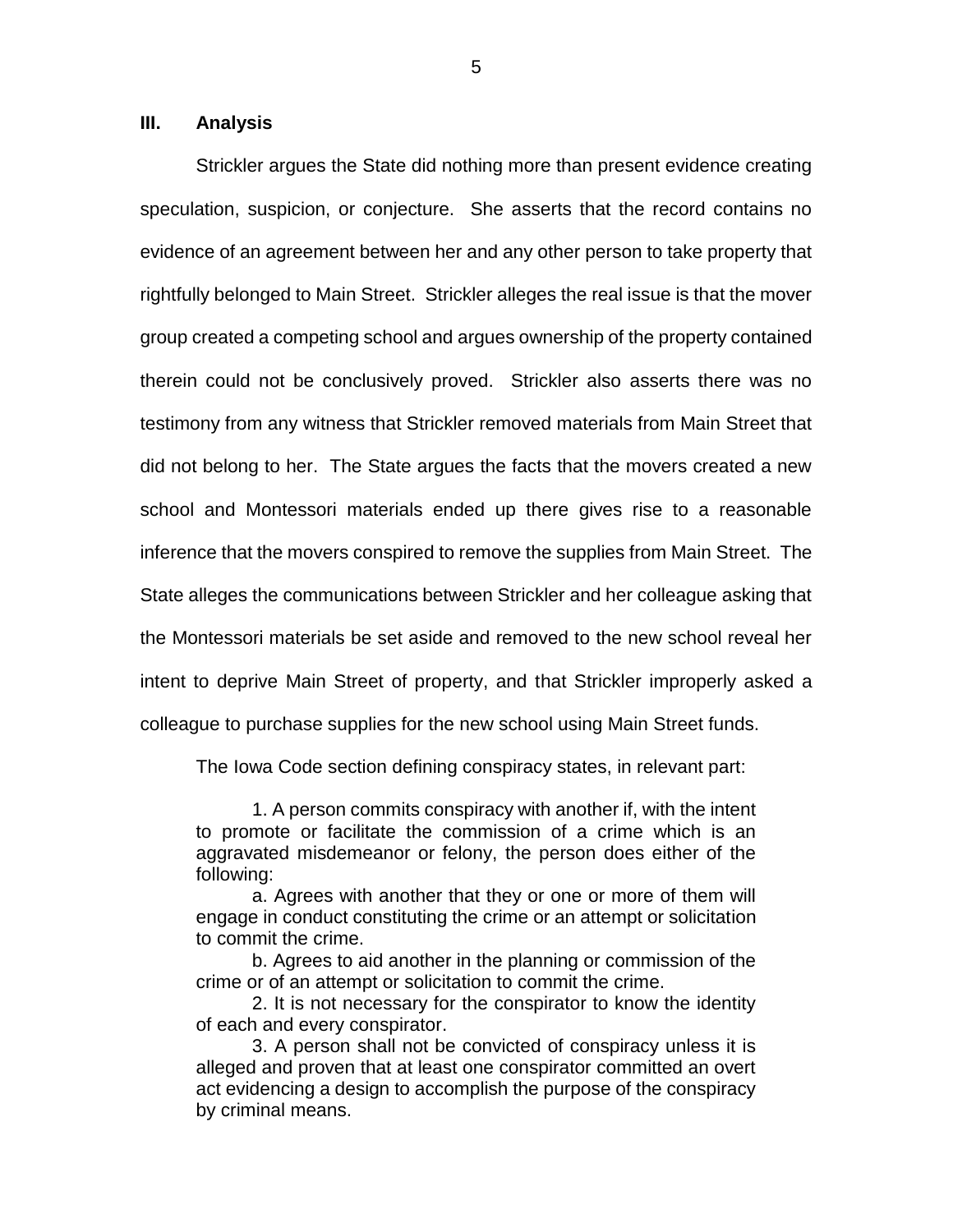4. A person shall not be convicted if the only other persons involved in the conspiracy were acting at the behest of or as agents of a law enforcement agency in an investigation of the criminal activity alleged at the time of the formation of the conspiracy.

Iowa Code § 706.1 (2018). Thus, in order to convict Strickler of conspiracy to commit theft, the State had to prove (1) Strickler agreed with one or more persons to remove property owned or possessed by Main Street, (2) Strickler entered into the agreement with the intent to deprive Main Street of the property, (3) Strickler or another member of the agreement committed an overt act, and (4) no member of the agreement was a law enforcement agent investigating the alleged theft or assisting the theft investigation when the agreement began. *See State v. Speicher*, 625 N.W.2d 738, 741 (Iowa 2001).

The record contains several pages of text message conversations between Strickler and her alleged co-conspirators. The text messages prove that Strickler intended to remove property from Main Street that belonged to her, encouraged others who were leaving the school to remove property that belonged to them, told people to bring receipts from purchases to prove their ownership of items or speak to the board about removing items, and wanted certain Montessori materials brought to the school by a teacher to be moved to the new school. What the text messages do not prove is who removed the allegedly stolen materials from Main Street, the existence of any agreement between Strickler and employees identified in the jury instructions to take items that did not belong to them, or that Strickler solicited others to take property that did not belong to them for the new school. The State insists that Strickler solicited another employee to take Montessori materials that an employee gave to Main Street after she obtained them from the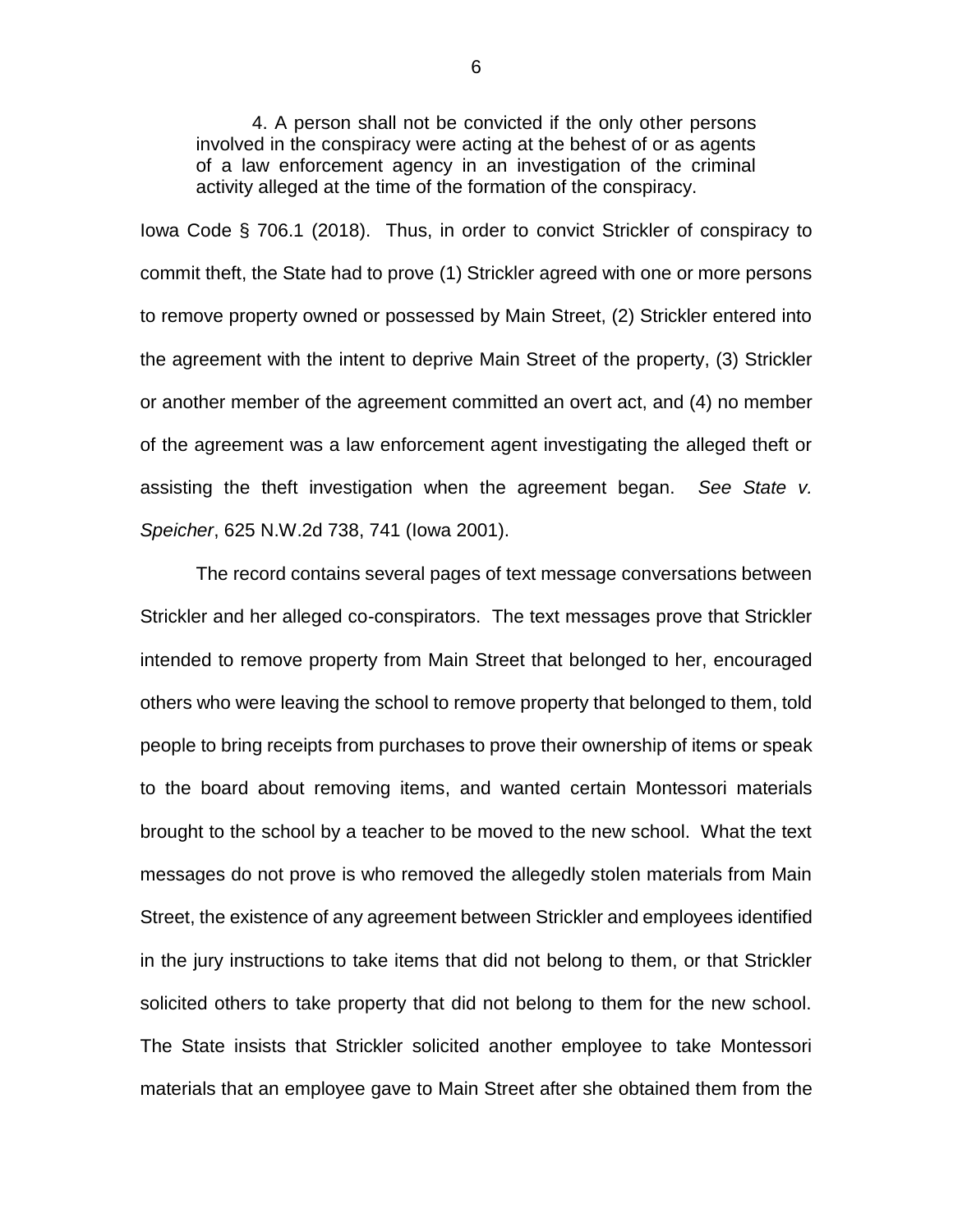closed Sayre Montessori school. However, the text messages show that Strickler believed the other employee had the power to dictate where those materials would end up—that they were the property of the other employee to distribute. That employee was not listed in the jury instruction as a person with whom Strickler allegedly made an agreement, and Strickler asked the employee to bring the question of whether the materials could be transferred to the board's attention, undermining the State's attempt to prove her intent to promote a theft. Furthermore, when police informed Strickler that she was in possession of an item Main Street owned, as proved by the purchase receipt,<sup>2</sup> Strickler returned it to Main Street. Based on our review of the record, we find the evidence lacking. The evidence is not sufficient to support a finding of guilt that Strickler agreed with anyone to aid in the planning or commission of theft or solicitation to commit theft of property owned by Main Street, only evidence of an agreement to remove property owned by the employees and to notify the board or provide receipts showing ownership. The few inconsequential items that police seized from the new school as property from Main Street were promptly returned when identified even though the State presented no evidence of who purchased or owned the items; and the jury found Strickler not guilty of theft. Accordingly, we find the State did not present evidence sufficient to convince a rational jury beyond a reasonable doubt of Strickler's guilt of conspiracy to commit theft.

 $\overline{a}$ 

 $2$  The receipt shows a purchase in the amount of \$51.75.